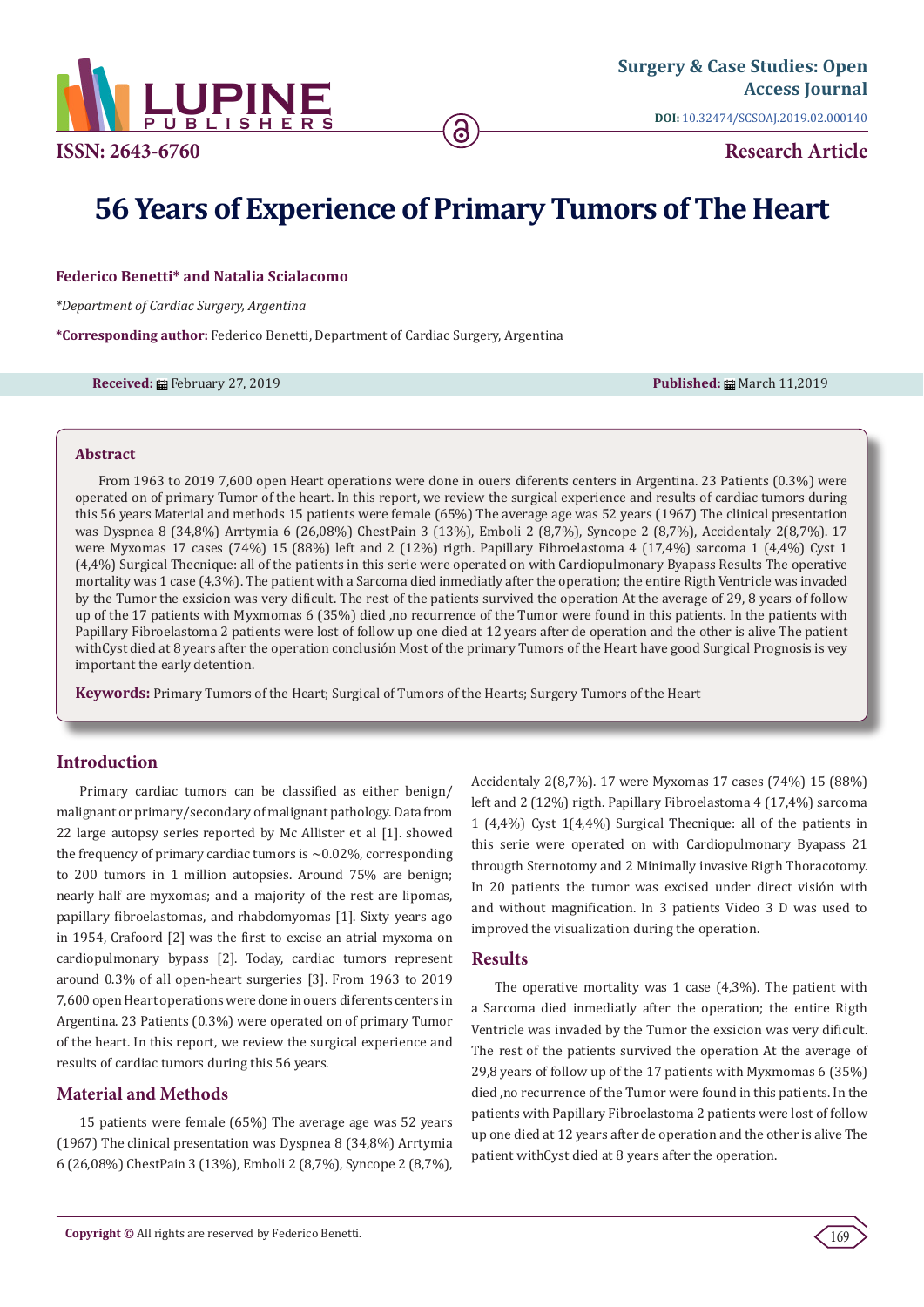#### **Discusión**

The most common site of attachment of the myxoma is in the fossa ovalis. Accounts for approximately 70% of all cardiac tumors. Locations of this tumor in the general population are: 75% in the left atrium (LA), 23% in the right atrium (RA), and only 2% in the ventricles [4-6] Other rare arising of CM are the hearts valves Multiple locations present in 50% in familial forms [7-9]. The clinical signs, manifestations, and symptoms produced are non-specific and determined by the location, size, and mobility of tumor. The main patterns of clinical presentation for patients with myxoma are in general in all the experiences; dyspnea, syncoptic episodes, arrhythmia, palpitations, congestive heart failure, and sudden death, systemic embolism) In ouer experience w the most común clinical presentation was Dyspnea follow by Arrtymia. After clinicopathologic analysis of 61 patients with this tumor were concluded that pathological profiles of cardiac myxoma are not related with the clinical presentation [10].

When diagnosis has been established the treatment of choice for this tumor is surgical resection and in most cases it is curative. The median sternotomy, cardiopulmonary bypass, aorta, and bicaval cannulation with or without cardioplegic heart arrest is the standard approach to resection of these tumor. Novel minimally invasive surgical techniques such as video-assisted or totally robotic resection were described in the literature [11,12]. Surgical approach (atrial or ventricular or aortic) depends from location and size of the mass. While the access of the tumor may be different in most cases, however the general rule to resection of these tumor should be remain. Manipulations of the tumor during resection must be minimizing to prevention peripheral embolization. Complete excision of the mass with the attachment area in the cardiac structures (atrial septum, ventricular septum, atrium or ventricles free wall, and cardiac valves) should be performed. Recurrence may occur within a few months to several years after the initial surgical excision.

The recurrent frequency of myxoma is about 1% to 3% in sporadic forms, 12% in familial forms, and 22% in complex forms. Regular follow-up with clinical examinations and TTE study is recommended in patients with familial CM because of these patients have a significantly higher risk of recurrence. Causes of multiple recurrences include familial forms of the tumor, incomplete excision, intra-cardiac implantation from the original tumor, and malignant transformation. Genetic screening of patients with recurrent cardiac myxomas might help to identify patients at risk for additional recurrence [13,14] Papillary fibroelastoma is a rare benign cardiac tumor (7%–9% of benign primary tumors second after cardiac myxoma as more frequent cardiac valvular tumor [15,16] In 85% of cases, it is a valvular disease affecting aortic valve (35%–63%), mitral valve (9%–35%), tricuspid valve (6%–15%), and pulmonary valve  $(0.5\text{\%}-8\text{\%})$  and in a very few cases nonvalvular sites, with left ventricular masses documented

on the septum [15,16] and the outflow tract [17,18] Fibroelastomas have also been reported on the right ventricular papillary muscles.

The atrial side of the mitral valve is more often affected by the disease and dimensions may vary from 2 to 70 mm [19] I ouer experience 2 of the tumors were in the Aortic Valve and required to change the valve , one in the mitral valve was exiced without change the valve and another in the ventricular septum Papillary fibroelastoma is a rare, more often incidentally found, form of benign cardiac tumor, Its early diagnosis is paramount to avoid complications such as pulmonary or paradox embolism into systemic circulation. Diagnostic workup to exclude myxomas and valvular endocarditis must be careful. Clinical history, characteristic, size, and position are generally useful for differential diagnosis; echocardiography usually shows a small, mobile, pedunculated, or sessile valvular or endocardial mass, which on many occasions flutters or prolapses into the cardiac chambers during systole or diástole The operation is in general simple and has a good prognosis Cardiac sarcomas usually present with insidious symptoms in young and middle age patients.

They generally possess a poor prognosis with overall survival ranging from 6 to 12 months [20,21] Symptoms related to cardiac sarcomas are variable and may vary from specific cardiac symptoms (pericardial effusions with tamponade, arrhythmias, valvular dysfunction, intracardiac blood flow abnormalities, congestive heart failure, peripheral embolization with systemic deficits, dyspnea, chest pain, syncope, hemoptysis, sudden cardiac death) to general symptoms of neoplastic diseases like fever, malaise and weight loss in general is very dificult to exicesed entire and sometimes require to replace the heart [22-24] A review of the published papers appears to indicate that there are two distinct types. The one type is cystic and is discovered incidentally as a superficially situated lesion lined by ciliated epithelium. The other type is situated in the low interatrial septum or membranous portion of the interventricular septum and has a tubular or trabecular pattern [25] Ouer case was localized in the trcuspid valve and was very easy to excised. In general the Surgical treatment of the most frecuents primary tumors of the heart have good prognosis, is very important the early detection.

# **Conclusion**

Surgical resection of cardiac myxomas contributes in an excellent prognosis and associated with low complications and recurrences rate. Regular long-term follow-up is recommended in all patients with cardiac myxoma particularly in patients with familial form of CM. Familial CM affects the patient's treatment, follow-up, and his family screening (minimum) with TTE The papilary Fibroelastoma en general is very easy to excised and the Cyst in general also .The surgery of Sarcoma is in general very dificult and many times require an other intervention Most of the primary Tumors of the Heart have good Surgical Prognosis is vey important the early detention.